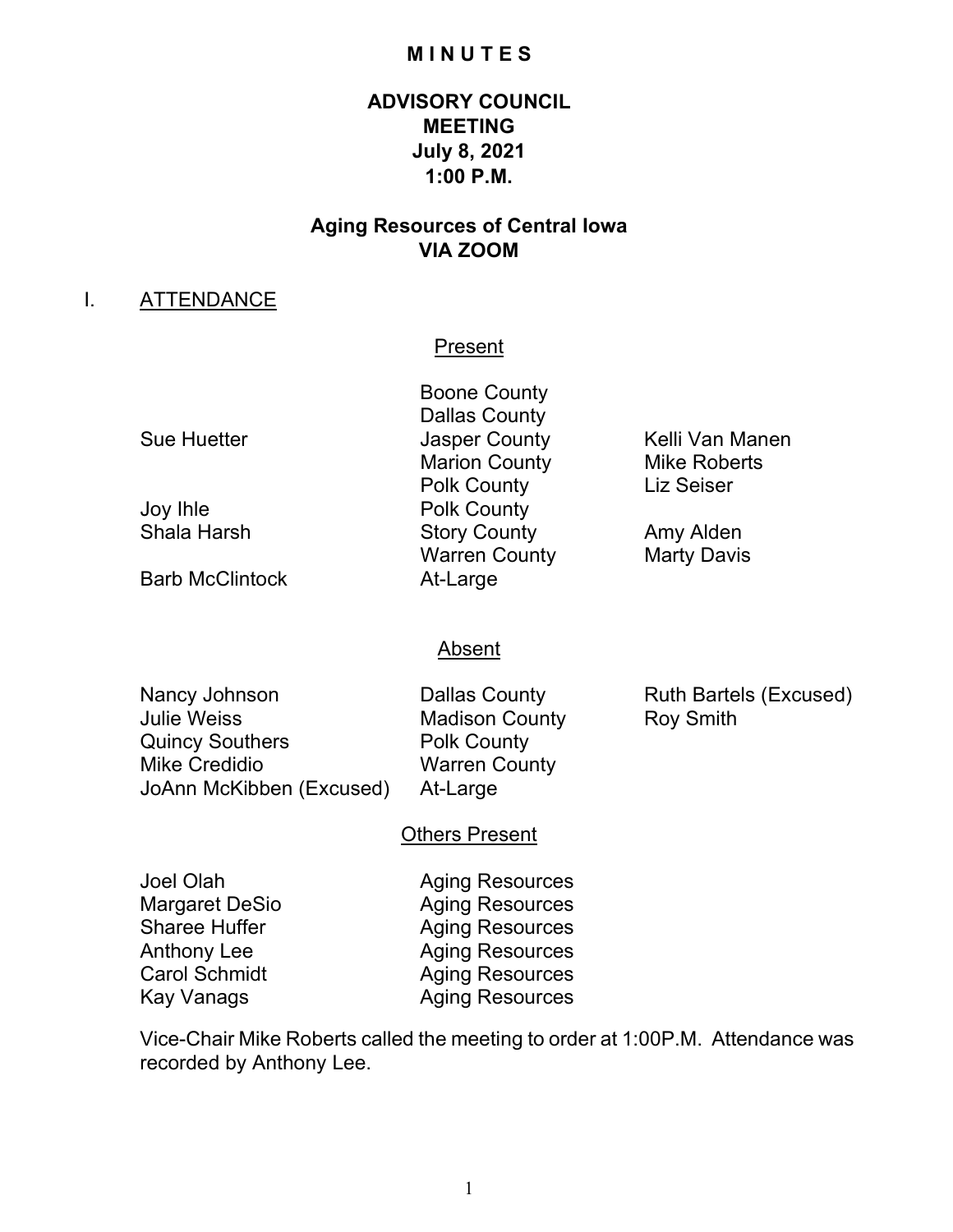# II. APPROVAL OF AGENDA

**MOTION: Barb McClintock to approve the July 8, 2021 Agenda.**

**SECOND: Roy Smith MOTION PASSED UNANIMOUSLY**

III. APPROVAL OF May 13, 2021 MINUTES

**MOTION: Barb McClintock to approve the May 13, 2021 Minutes. SECOND: Roy Smith MOTION PASSED UNANIMOUSLY**

### IV. REPORTS

### A. Executive Director

A new council member from Jasper County was introduced, Sue Huetter. Sue is an active volunteer in her community.

This is the Annual Meeting of the Advisory Counsel, usually there is a potluck/ indoor picnic. Hopefully next year that tradition can resume.

There will be a vote today for the Slate of Officers.

Everyone should be receiving an update on COVID-19 and the vaccines in the mail.

Joel has continued to take medical continuing education courses regarding COVID-19 and will continue to educate and share this information with the Aging Network.

Starting August  $2<sup>nd</sup>$  staff will have the opportunity to return to the office. Staff will be able to choose what options work best for them, hybrid, in-person or fully work from home.

Work from home has been shown to be just as effective/ productive as inperson.

Work from home is also beneficial when there is a snow day, or someone needs to be at home for personal reasons, such as a sick child.

There have been a few staff members hired recently, their supervisors will be introducing them later.

Everyone received information on the American Rescue Plan funding. We have challenged some of the Iowa Department on Aging's ideas on how the money should be utilized.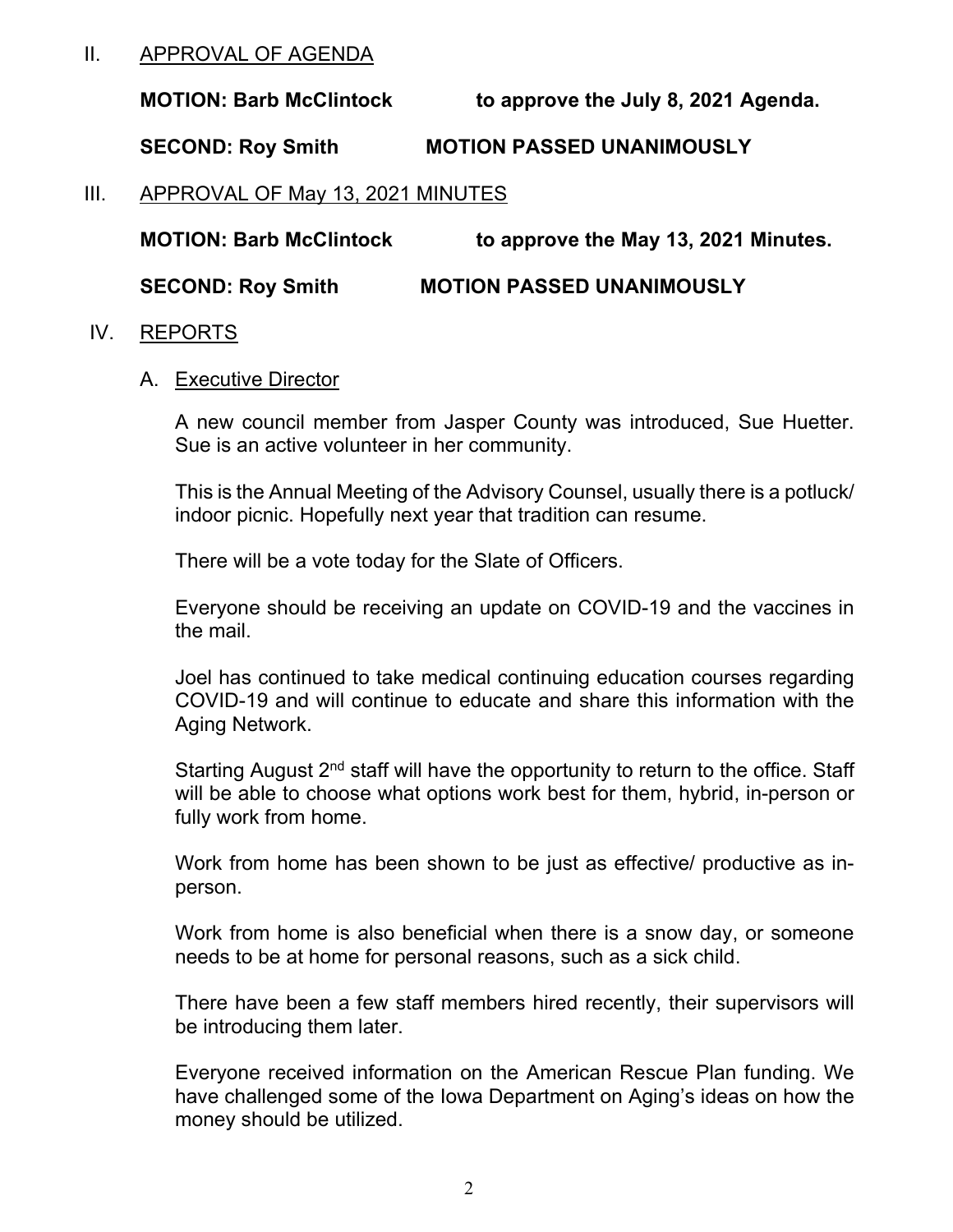Iowa Department on Aging must follow the intent of Congress when developing guidelines for funding. The funds should be used as flexibly as possible to better meet the needs of the community.

Funding distribution is outlined in the four-year Area Plan which has already been approved. When presented with documentation the Department agreed and stated we should be as flexible as possible with the funding.

The agency has not heard about the extra 1.3 billion dollars that Iowa received that is currently in the Governor's office. We have put together and submitted proposals and will inform everyone when there is a response. There where two main focuses in these proposals, the first being affordable housing and the second being additional funding for elder abuse. As we get back into the community it is expected we will see many cases of depression, self-neglect, and abuse.

Joel and Margret are working on a few lectures for Des Moines University. The lectures will be virtual, the Medical Students are not back in the classroom yet, but hopefully will be soon.

Joel continues to meet with an Advocacy group, and there has been some traction for the support of direct care workers. They are working with DHS to expand the registry so that people can go online and find qualified direct care workers to serve their community.

B. Chair

None

# V. Election of Officers

Barb McClintock, Denny Bock and JoAnn McKibben formed a Nominating Committee and presented a Slate of officers. They submitted the names of Amy Alden, Mike Roberts and Shala Harsh as the officers for the Fiscal Year 2022. Amy Alden is submitted as chair, Mike Roberts as Vice-Chair and Shala Harsh as Secretary. They have all served a one-year term and are eligible to serve a second-year term in those offices.

# **MOTION: Roy Smith to approve the slate of officers**

## SECOND: Joy Ihle **MOTION PASSED UNANIMOUSLY**

VI. Supportive Services Contract Update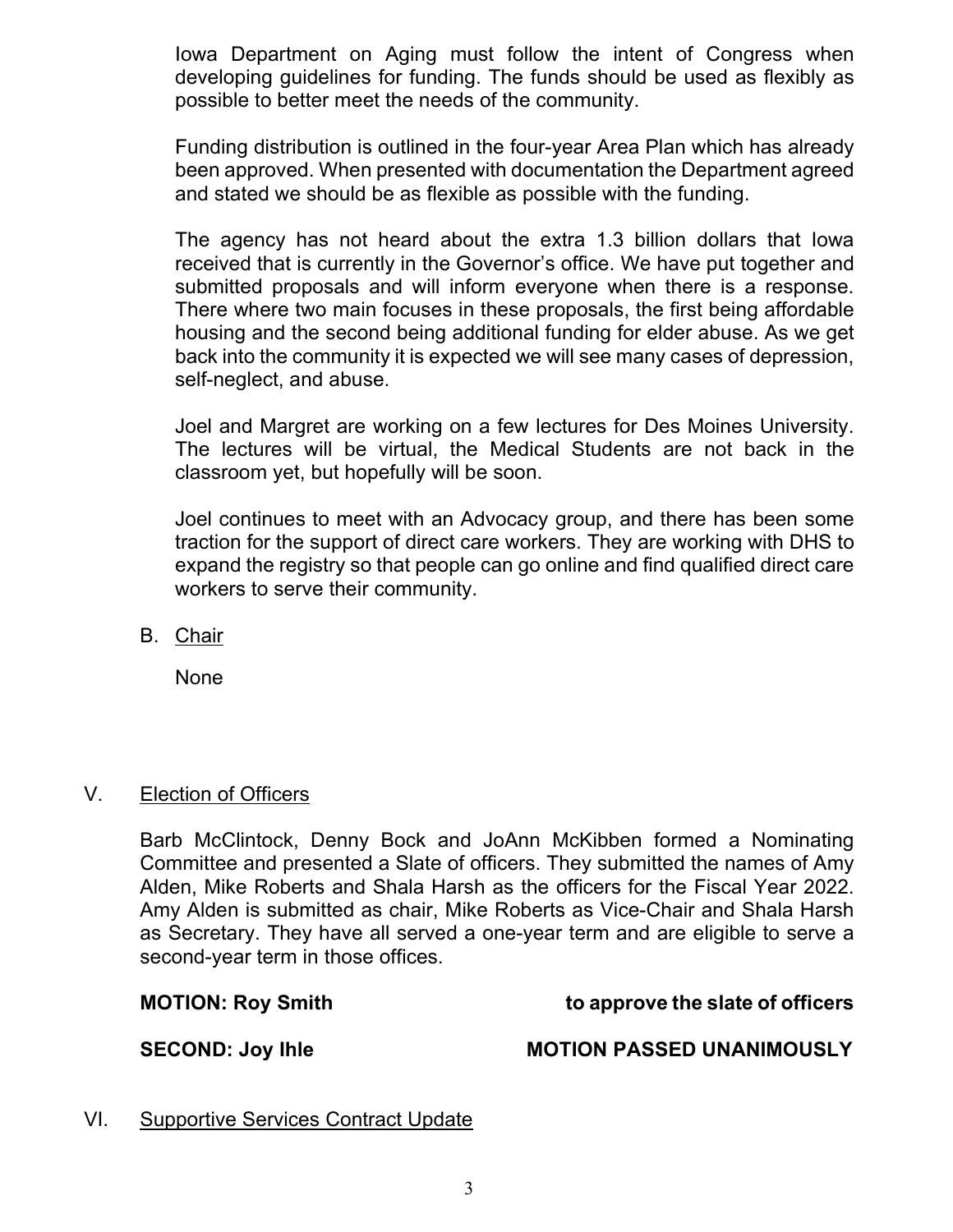Margaret DeSio reported on updates for Supportive Services and Contracts. Sharee Huffer was introduced, Sharee will gradually assume Margaret's duties. Sharee was working for Madison County Elderly Services for over 20 years before transitioning to the Agency.

Margaret and Sharee have been visiting the supportive services contractors, which has been going well so far. Margret will be transitioning to part-time and working on different projects for the agency.

## VII. Introduce New Program & Provider Services Director

Sharee Huffer introduced herself previously. She is excited and glad to be with the agency.

## VIII. LifeLong Links Update

Kay reported on Lifelong Links updates. Two new staff, Carla Moon and Peggy Lockhart where introduced. Carla Moon is a social worker with 8 years' experience in assisting older adults in a non-profit elder housing development. Her previous position was cut due to funding and Carla was able to secure a position with Aging Resources. Peggy Lockhart started this past Tuesday and is in the process of training and orientation and transitioning to work from home next week. She previously worked in Information and Assistance at Heartland Senior Services, and just completed her Doctorate in Gerontology at Iowa State University.

There will be a shift with the Information and Assistance specialist positions, staff will be moving to either Elder Abuse or Family Caregiver programs.

Update with the Medicaid Administrative Claiming, we continue to fill out time studies but have yet to see the funding/ money from it. Medicaid claiming allows us to receive funding and support for the education we provide to the people who call the agency daily. Around 20-30% of our time on the phone is spent discussing Medicaid and its qualifications.

The County Provider Sessions, each of the eight counties have a representative, in these sessions where they are updated with what is happening at the agency every month.

Kay Vanags encouraged everyone to look at the website under the Family Caregiver section. They have added a Wellness series with various videos of different speakers covering topics about Caregiver Wellness. They plan on doing more information sharing between the Area Agencies on Aging.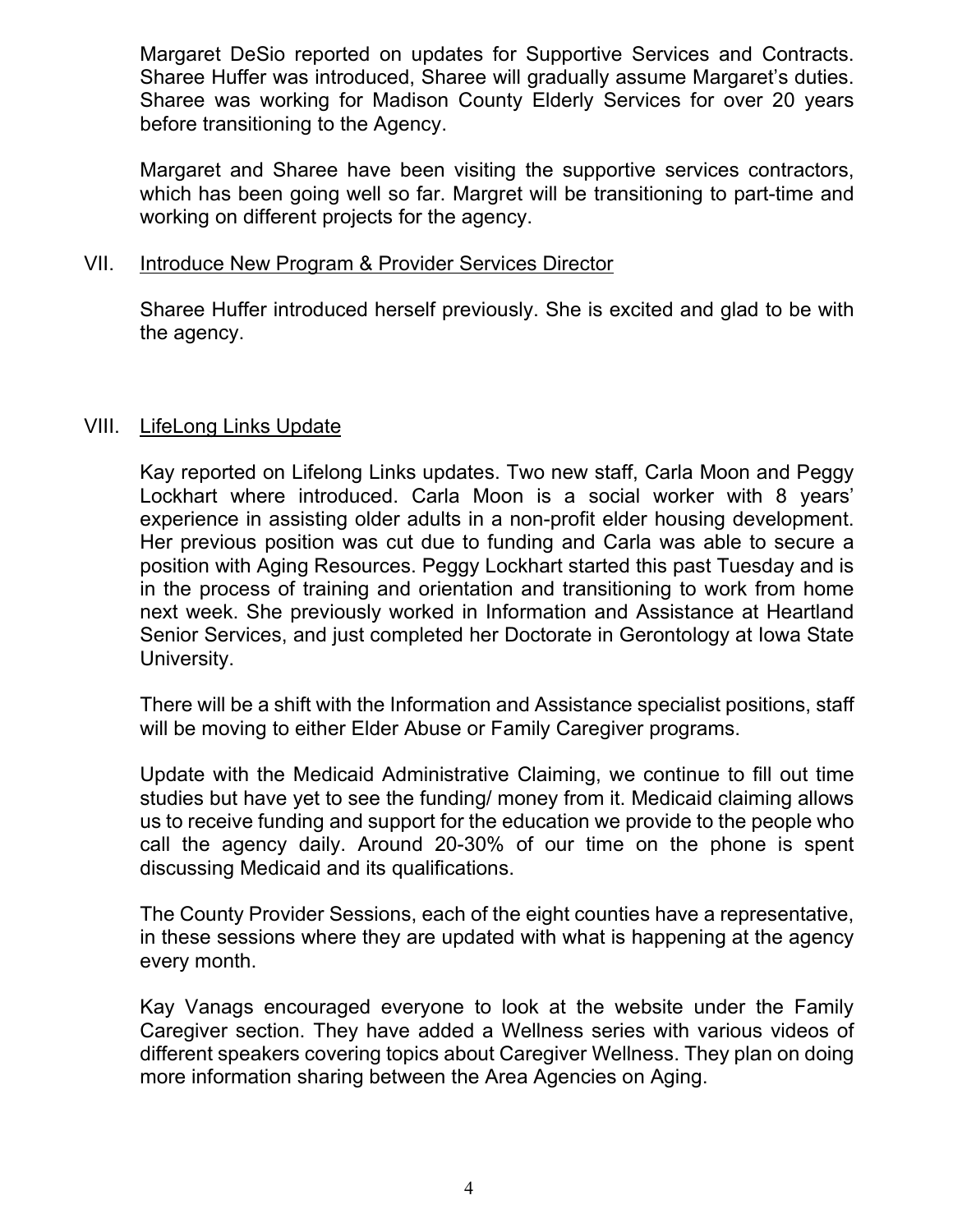Nancy asked what other ways you can get the information to the consumer since these resources are available online. Kay was unsure as this was just put up yesterday, she is open to ideas.

Another update was a recent marketing piece that just went out to every household in Marion County about the COVID-19 vaccine. If this is shown to be successful, they will consider mailing more out to other counties.

## IX. Nutrition Updates

Carol Schmidt reported on the Nutrition Program. Stephanie Labenz was introduced. She started on May  $10<sup>th</sup>$  as a full-time staff member. Stephanie was a contracted dietitian for 14 years.

The Farmers Market program is going well, we have received 4800 sets of checks with 2410 checks already distributed. Applications are still being accepted and checks can be used until the end of October.

The Iowa Café program now has 3 providers, Pella Hy-Vee, DNS Grocery, and The Depot in New Virginia.They have been loaned iPod Touches and each participant has a keychain that is scanned with the iPod. These devices record and track the meals. Carol continues to look for more providers to join the Iowa Café program.

## X. Let's Hear From the Counties & Cities

Kelli Van Manen reported on updates for Jasper County. They will be starting to reopen congregate meal sites. Newton site will open July 12<sup>th</sup>, Colfax August 2<sup>nd</sup> and Monroe August 3<sup>rd</sup>.

Roy Smith reported on updates for Madison County. Tammy Ellwanger, Sharee's replacement as Madison County Elderly Services Director is doing an excellent job. Madison County plans to re-open meal sites August 2<sup>nd</sup>, they are remodeling, putting in new kitchen equipment, flooring, and fixing up the dining room and offices. They are in the process of changing the name of their sites and are reaching out for suggestions.

Joy Ihle reported on updates for Polk County. On the 1<sup>st</sup> of June they opened nine sites, with the rest opening on July  $6<sup>th</sup>$ . They continue to monitor their programming and modify where possible to keep people safe.

Mike Roberts reported on updates for Marion County. They plan on opening their sites on August  $24<sup>th</sup>$ . They are working on how to implement social distancing while still providing different social activities, he reached out for different suggestions.